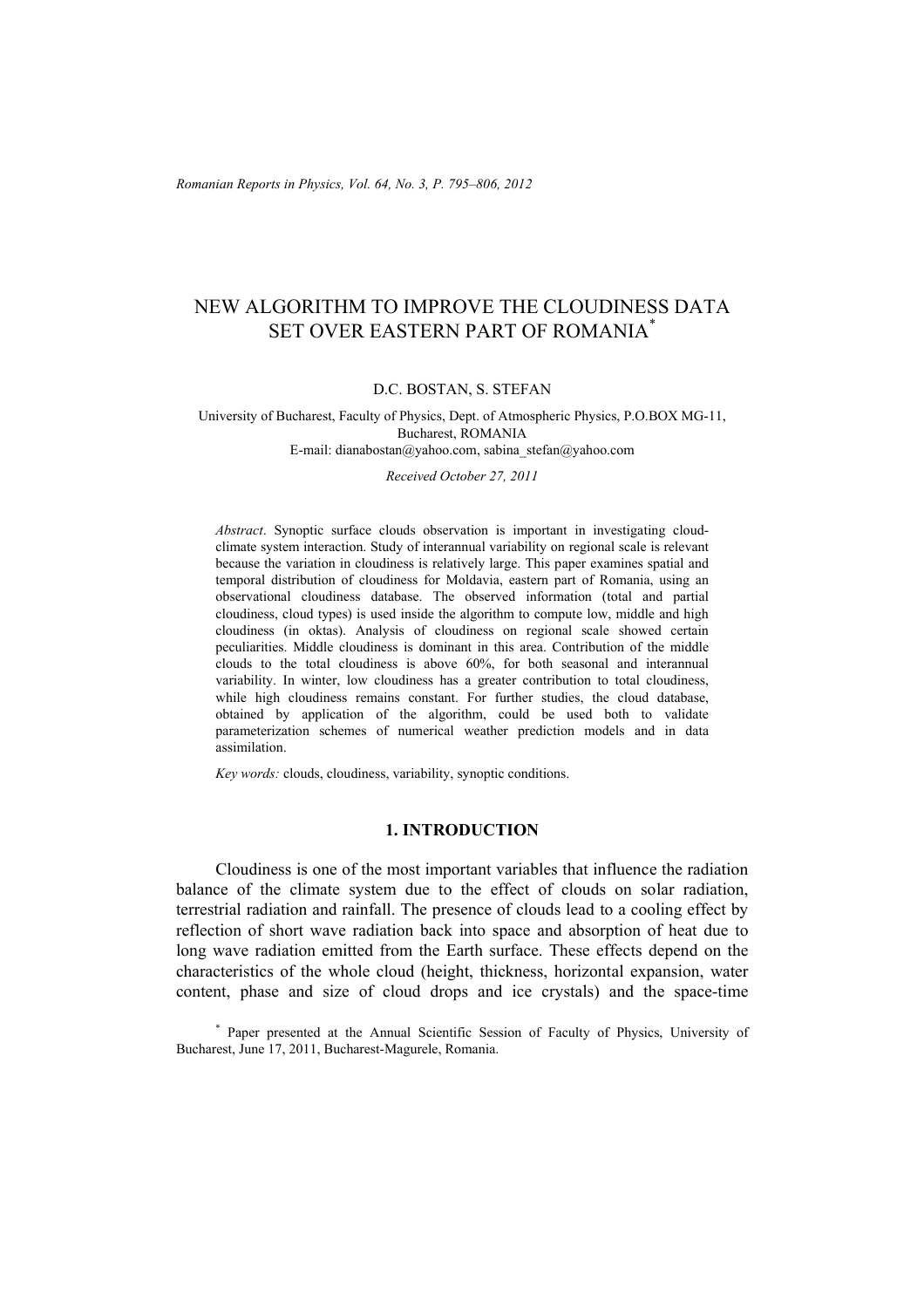characteristics (geographical location of the clouds, albedo, temperature near the surface, time of day and season of the year). For these reasons, studies involving surface cloud observations are crucial for investigating cloud–climate interaction [1].

Studies related to cloudiness and climate changes were developed especially in the last three decades. Many authors have described the importance of the influence of cloudiness and types of clouds in global radiative forcing [2].

Because the radiative effects of clouds depend on their types and weather factors, it is important to know the regional and global cloudiness as well as the space-time distribution of different types of clouds.

For example, Zhang and Ramanathan (1999) [3] suggest that the cloud scale need to be included in the parameterization of clouds. From investigations on global cloudiness over the ocean**,** Norris (1998) showed that observational data should be carefully handled and be taken into account all possible errors that could alter the results [1].

A comprehensive study of global cloudiness and cloud types over the ocean was made by Warren *et al*. [5] and Norris [6, 7, 8]. Many studies were also made on cloudiness variability in continental areas [9, 10, 5, 11]. An important issue in cloudiness analysis is observational data accuracy, in order to obtain unaltered results [6, 9].

Therefore, the observational studies of clouds from surface synoptic data are important in investigating the cloud-environment interaction, by pursuing and studying of cloudiness on certain geographical regional areas. For this reason it is essential to study the variation of cloudiness on smaller regions due to their specific peculiarities.

This paper analyses spatial and temporal distribution of cloud types and cloudiness, in the Moldavia, eastern part of Romania. Moreover, a database with low, mid-level and high-level cloudiness was achieved for 2006 in order to be used for regional forecasting models.

To examine the variability of cloudiness, the observational data for 2006 from 14 synoptic surface stations of Moldavia, Romania, were used (Section 2). In the same section a new processing algorithm of observational data from synoptic stations is presented. Results regarding the observational data processing and algorithm validation were presented in Section 3. The conclusions end the paper.

# **2. DATA AND METHODOLOGY**

### 2.1. DATA USED

The cloud cover was analyzed for 2006 year, in the eastern part of Romania, county Moldavia (longitude 26:00–28:25 E, latitude 45:50–48:50 N). The hourly observational data from 14 synoptic surface stations were used: five synoptic stations are located in western part of Moldavia, eastern Carpathian Mountains, and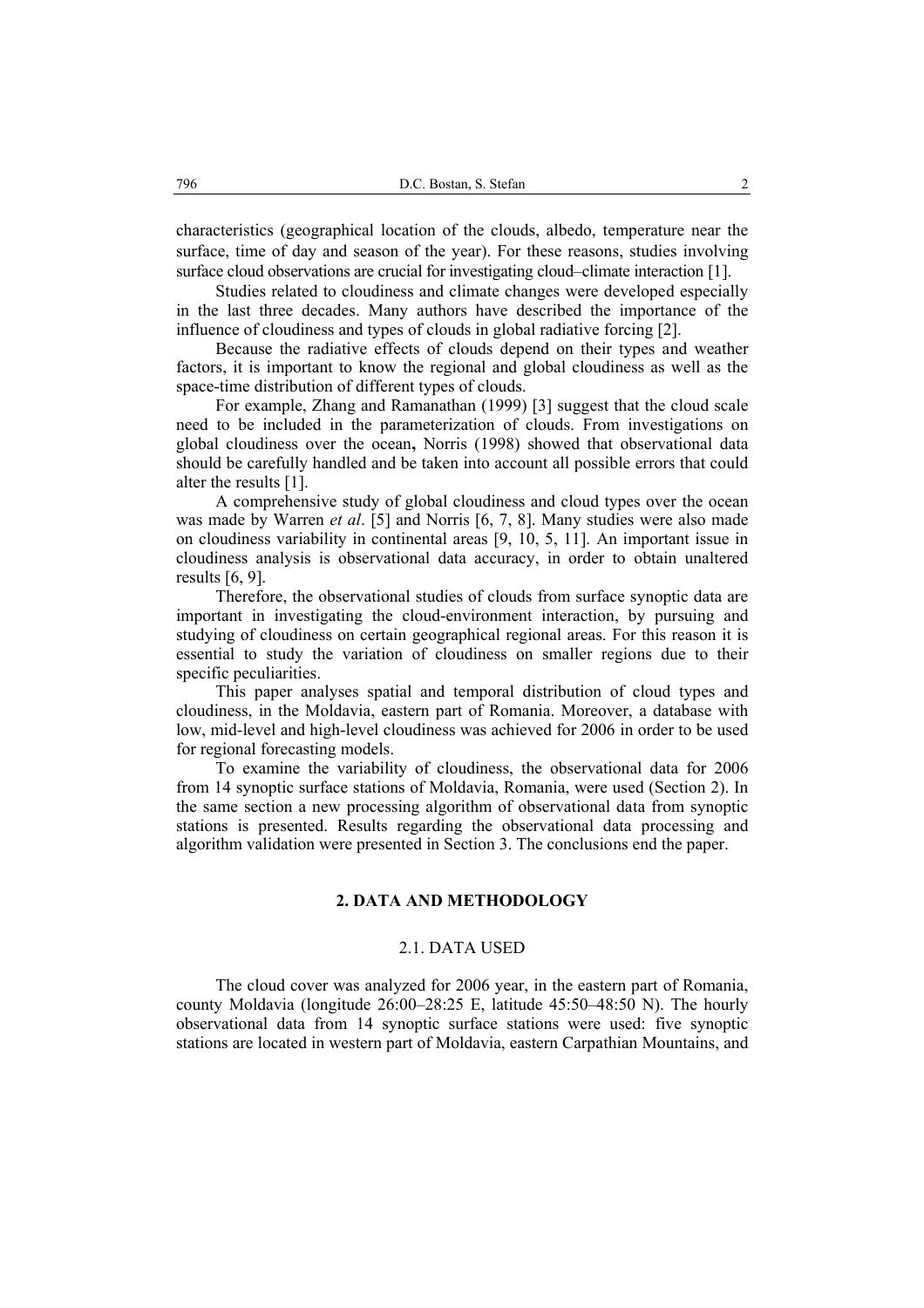nine of them in eastern part of Moldavia, a region dominated by plain (Fig.1). The year 2006 was selected because during this year a lot of extreme events have occurred. Total and partial cloudiness data, cloud ceiling, and information about types of clouds were used.



Fig. 1 – Map of Romania and distribution of synoptic surface stations in Moldavia.

In order to avoid errors in our data base we excluded stations with limited operation period (less than 12 hours) and mountain stations. A number of 122 584 hourly data for each type of cloud (low, middle and high) was processed. These data represent diurnal (the day and night) total and partial cloudiness, ceiling of clouds. For this reason, the daytime (defined as the daylight plus twilight) cloud cover data and nighttime cloud data were segregated to estimate the difference in total cloudiness; in this case it is observed the overestimating or underestimating of the total cloudiness. Monthly mean total cloud cover was obtained by averaging all data from both the individual diurnal observations and daytime observations.

Cloud classification used by the synoptic surface stations is standard classification (by their appearance), as defined in the synoptic code [12]. Total cloudiness, *N*, is expressed in the oktas, so that  $N = 0$  is the clear sky and  $N = 8$ is overcast. If the sky was obscured (most commonly due to fog),  $N = 9$ . In case of the any break in overcast, no matter how small (usually for Altocumulus and Stratocumulus cloud types),  $N = 7$ .

The cloudiness of the lowest clouds is similarly estimated:  $N_h = 0$  indicates the absence of low and middle clouds and  $N_h = 8$  means that the sky is completely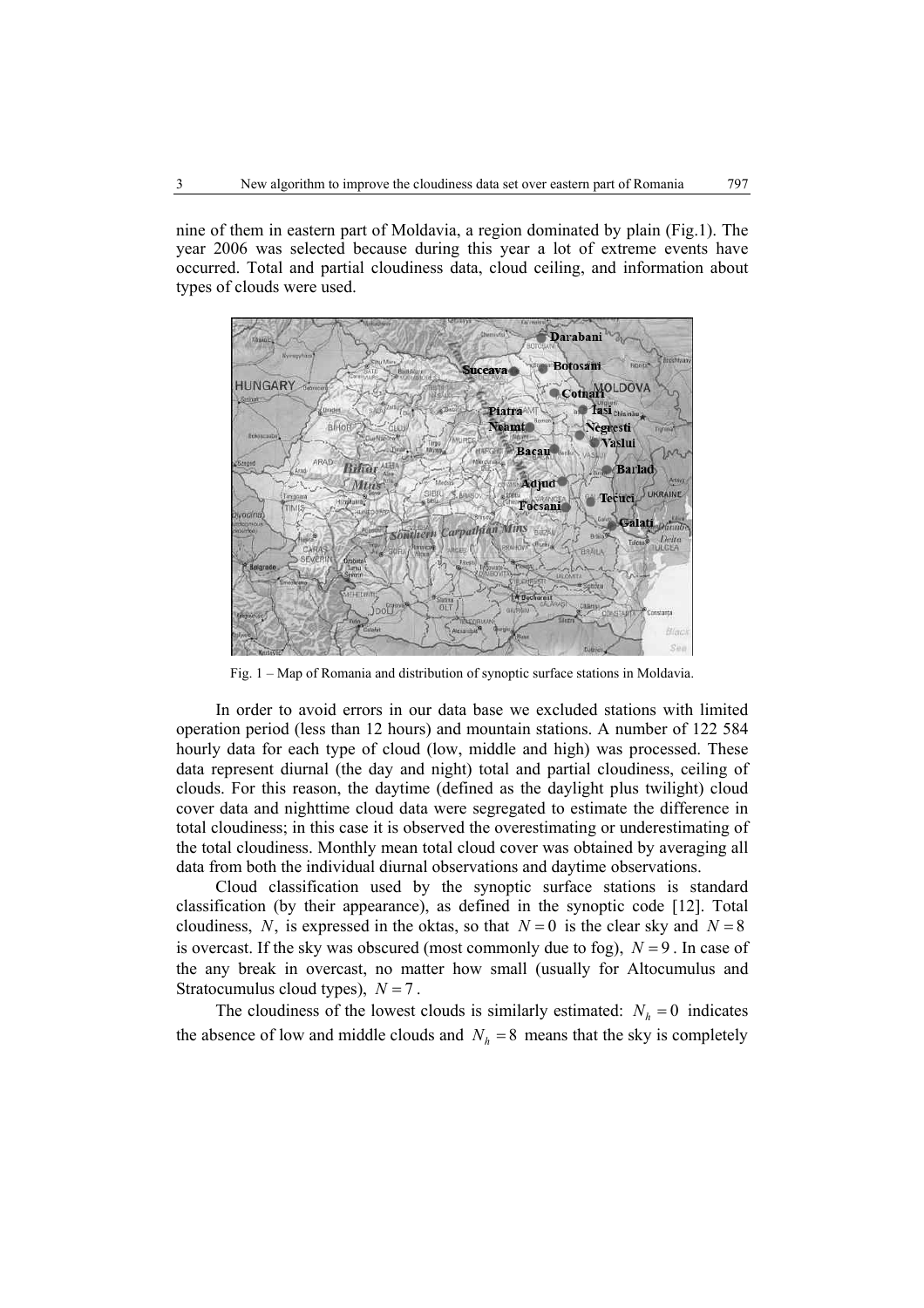covered either by low clouds (if  $CL \neq 0$ ) either by middle clouds (if  $CL = 0$  and  $CM \neq 0$ ).

Because the data come from observations of ground stations, higher clouds may be obscured by the presence of low clouds [11]. However, observational data from ground stations remain important because they are available for a long time.

### 2.2. ALGORITHM FOR OBSERVATIONAL DATA PROCESSING

Observational data about clouds from the synoptic surface stations contain 27 types of clouds, nine for each of three categories of cloudiness (low, *LC*; middle, *MC* and high, *HC*); each type contributes with a fraction of the total cloudiness. By using an automatic algorithm the clouds categories were transformed into values of low ( $N_{LC}$ ), mid-level ( $N_{MC}$ ) and high ( $N_{HC}$ ) cloudiness (in oktas) in accordance with the rules of synoptic code.

Algorithm has the following steps:

**Step 1.** Redistribution of total cloudiness in levels as follows:

– if the cloudiness of lowest clouds,  $N_h = 0$ , then total cloudiness is due to high-level clouds,  $N = N_{HC}$ .

– if the cloudiness of lowest clouds is nonzero, then total cloudiness is due to low-level clouds, for  $CM = 0$ ,  $N = N_{LC}$ ; or is due to mid-level clouds, for  $CL = 0$ ,  $N = N_{MC}$ .

**Step 2.** For  $N \ge N_h$  and  $N_h \ne 0$  mid-level and high-level cloudiness is completed as follows:

### *For mid- level cloudiness:*

– if there is low level clouds but no high level clouds, then mid-level cloudiness,  $N_{MC}$ , is equal with  $N - N_h$ , plus one okta, that represent minimum value of their overlapping;

– if there is both low level and high level clouds, then mid-level cloudiness,  $N_{MC}$ , is equal with the value most frequently obtained from the set of data processed (by redistributing the total cloudiness obtained at step 1).

# *For high-level cloudiness:*

– if there is no mid-level clouds, then high-level cloudiness,  $N_{HC}$ , is equal with  $N - N_h$ , plus one okta, that represent minimum value of their overlapping;

– if there is mid level clouds, then high-level cloudiness,  $N_{HC}$ , is equal with the most common value obtained from the set of processed data (by redistributing the total cloudiness obtained at step 1).

When total cloudiness is due to low level clouds, then mid level and high level clouds is not determined, so the mid-level and especially the high-level cloudiness is underestimated.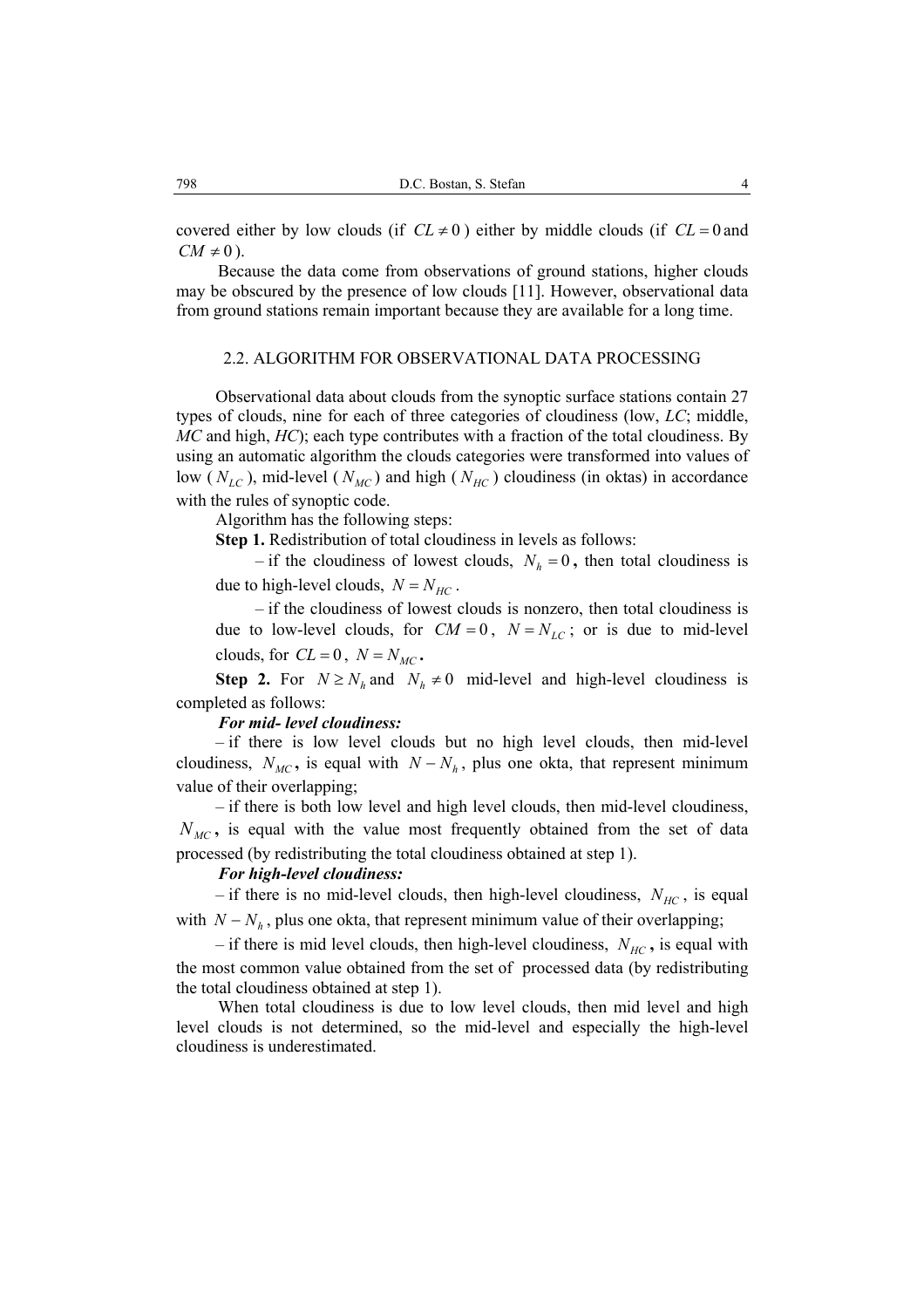### **3. RESULTS AND DISCUSSIONS**

# 3.1. RESULTS OBTAINED BY APPLYING THE ALGORITHM ON OBSERVATIONAL DATA

In the data sets obtained from synoptic stations, the presence of low clouds reduces the contribution of middle and high clouds to total cloudiness. The use of the algorithm corrects the middle clouds contribution. The analysis of data obtained by applying the algorithm is presented below. A rate of 21% of the total number of cases corresponds to the clear sky and the remainder of 79% are cases of partial or total sky overcast (between 1 and 8 oktas). Significant underestimation of cloudiness of medium level and low level clouds are observed for values between 6 and 8 oktas of low cloudiness.

The use of algorithm results in the redistribution of cloudiness of medium and high clouds at a rate of 63.6% and 15.4% remains undetermined (8,3% in case  $N_{CL}$  = 8 oktas and 7,1% for  $N_{CL}$  with values of 7 and 6 oktas). The remainder of 21 % corresponds to the clear sky.

Applying the algorithm to obtain the types of cloudiness expressed in oktas, led to:

– Step 1 of the algorithm determines all low-level cloudiness and partially the mid-level and high-level cloudiness;

– Step 2 of the algorithm improves the contribution of mid-level cloudiness to total cloudiness, in the presence of low level clouds.

Increase over the values obtained in the first step is about 39% for mid-level cloudiness and 100% for high-level cloudiness (Fig. 2).

Underestimation of high-level cloudiness could be mitigated by using satellite information about clouds.



Fig. 2 – Annual average contribution of low ( $N_{LC}$ ), mid-level ( $N_{MC}$ ) and high-level ( $N_{HC}$ ) cloudiness to total cloudiness, after applying the first step

of the algorithm, for 2006 year.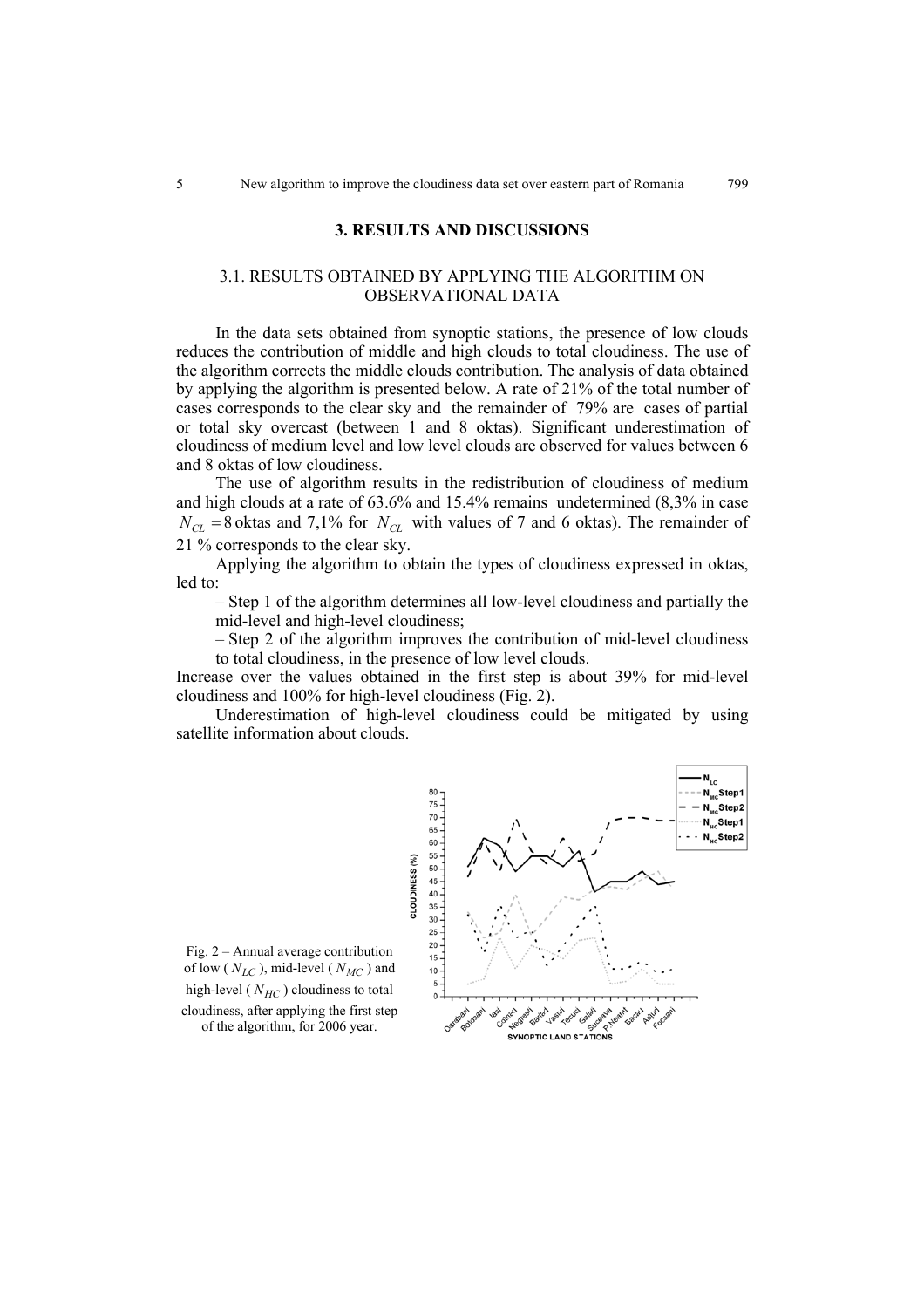# 3.2. ALGORITHM VALIDATION

With regard to the validation of the results obtained by using the improved data sets, few comparisons were done.

# **3.2.1. Norris relationship**

Low cloudiness determined by using the algorithm was compared with that resulting from the corresponding calculation relationship of Norris (1999) [6]:

$$
\overline{N}_h = \frac{\sum N_h}{n_{low}} \times \frac{n_{all} - n_{clr} - n_{obs}}{n_{all}} + \frac{8 \times n_{obs}}{n_{all}},
$$

where  $n_{low}$  is the number of observations when  $N_h$  was reported and  $1 \le N \le 8$ ;  $n_{all}$  is the number of all observations;  $n_{ch}$  is the number of observations of clear sky ( $N = 0$ ) and  $n_{obs}$  is the number of observations of sky obscured ( $N = 9$ ).

#### *Table 1*

The values of  $N_h$  computed by Norris relationship and those computed by using algorithm

| $n_{all}$ | $n_{clr}$ | $n_{obs}$ | $n_{low}$ | $N_h$ (a lg orithm)- | $N_h(Norris)$ - |
|-----------|-----------|-----------|-----------|----------------------|-----------------|
|           |           |           |           | oktas                | oktas           |
| 122584    | 25153     | 244       | 97187     | 2.92 (3 oktas)       | 2.36 (2 oktas)  |

Results indicated that both values are between 2 and 3 oktas. The value obtained from the algorithm is slightly higher than that obtained from the Norris relationship. A possible explanation of this variation would be due to lower number of cases in which the sky was invisible for the continental area studied (coded in synoptically telegrams with  $N = 9$ ), compared to the ocean where the frequency of such cases is higher.

### **3.2.2. The comparison with satellite data SAFNWP-MSG**

The cloudiness datasets (in oktas) improved by our algorithm were compared with hourly satellite data SAFNWP (Satellite Application Facility for Numerical Weather Prediction) – Meteosat Second Generation. These data were obtained from Centre de Météorologie Spatiale SATMOS, Meteo France.

Data correlation for both winter (January) and summer (July) was carried out by using Bravais-Pearson correlation coefficient [13].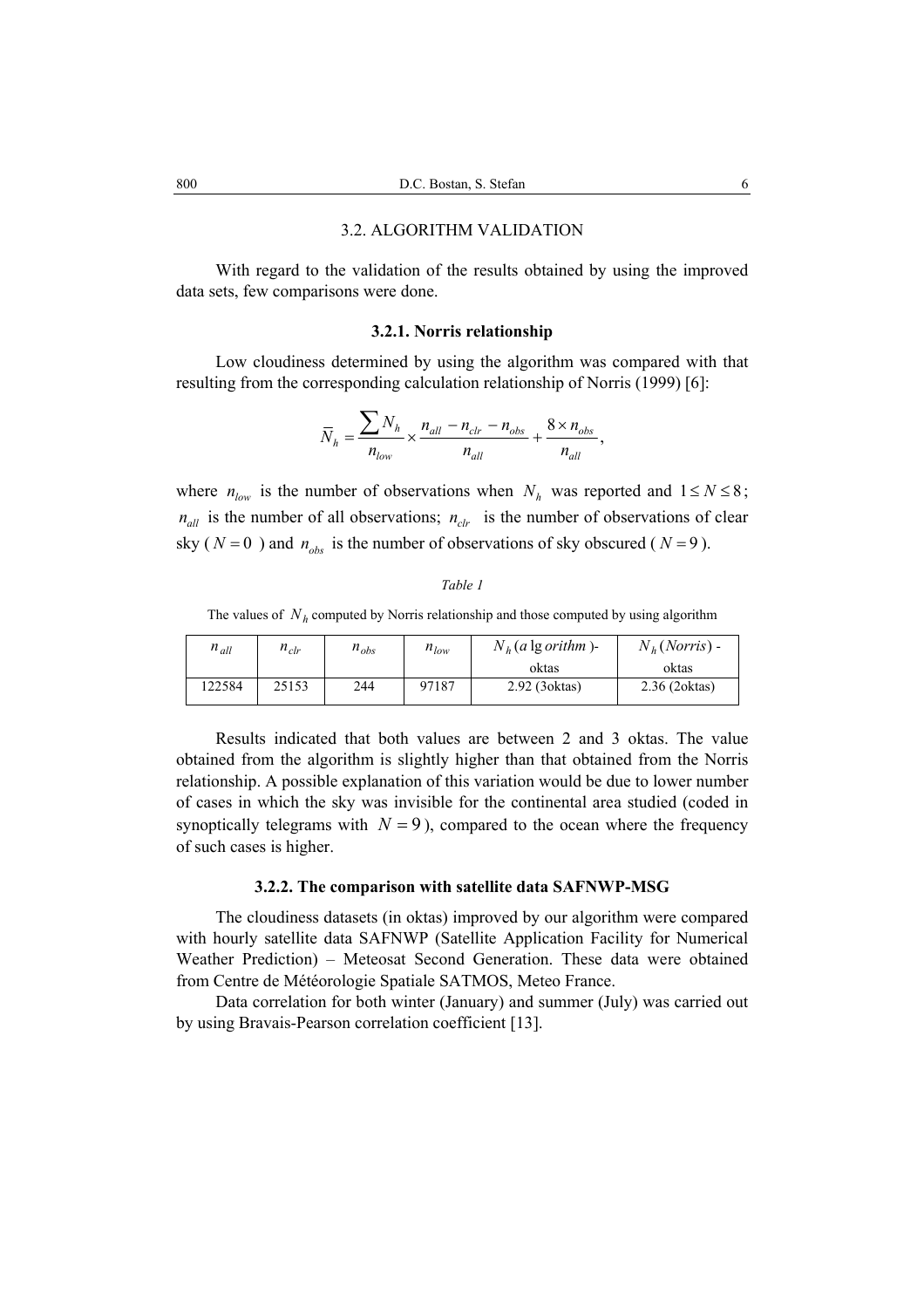

Fig. 3 – Correlation between data sets improved by using algorithm and SAFNWP satellite data (left for January 2006, right July 2006).

The values of correlation coefficient of the low and mid-level cloudiness, for the both seasons, vary between 0.2 and 0.8. One can note very poor correlation for high-level cloudiness for all the stations. In case of low and mid-level cloudiness a good correlation especially for synoptic stations located in central part of Moldavia in the plain part (Negresti, Barlad, Vaslui, Tecuci) can be observed. Mean correlation coefficient for mid-level and low clouds is smaller in western part than that from eastern part due to influence of the relief: mountains in west and plain in east. The average value of correlation coefficient is greater for mid-level cloudiness than low cloudiness particularly in summer season.

#### **3.2.3. Comparison with the predictions of the ALADIN model**

The hourly cloudiness data obtained by making use of the algorithm presented above, were compared with the simulated ones, at each three hours, by the operational numerical forecasting model ALADIN (Arie Limitee Adaptation Dynamique Development International). It was considered the initialization at 0000 h UTC for the 24 hours period (from the 78 hours available).

To correlate cloud data obtained from the algorithm and the data of the ALADIN model the same Bravais-Pearson coefficient [13] was used. The correlation of data was studied separately, for winter (January) and summer (July) (Fig. 4). One may see that the correlation coefficient in winter, for mid-level and low cloudiness varies between 0.3 and 0.6. The mean value of correlation coefficient is larger for the mid-level cloudiness than for the low cloudiness. The correlation coefficient for the simulated and observed values of the high-level cloudiness is very small, and for two stations from western part it is negative. The similar values of the correlation coefficient were obtained for the July in 2006. One can observe that in case of high-level cloudiness the values of the correlation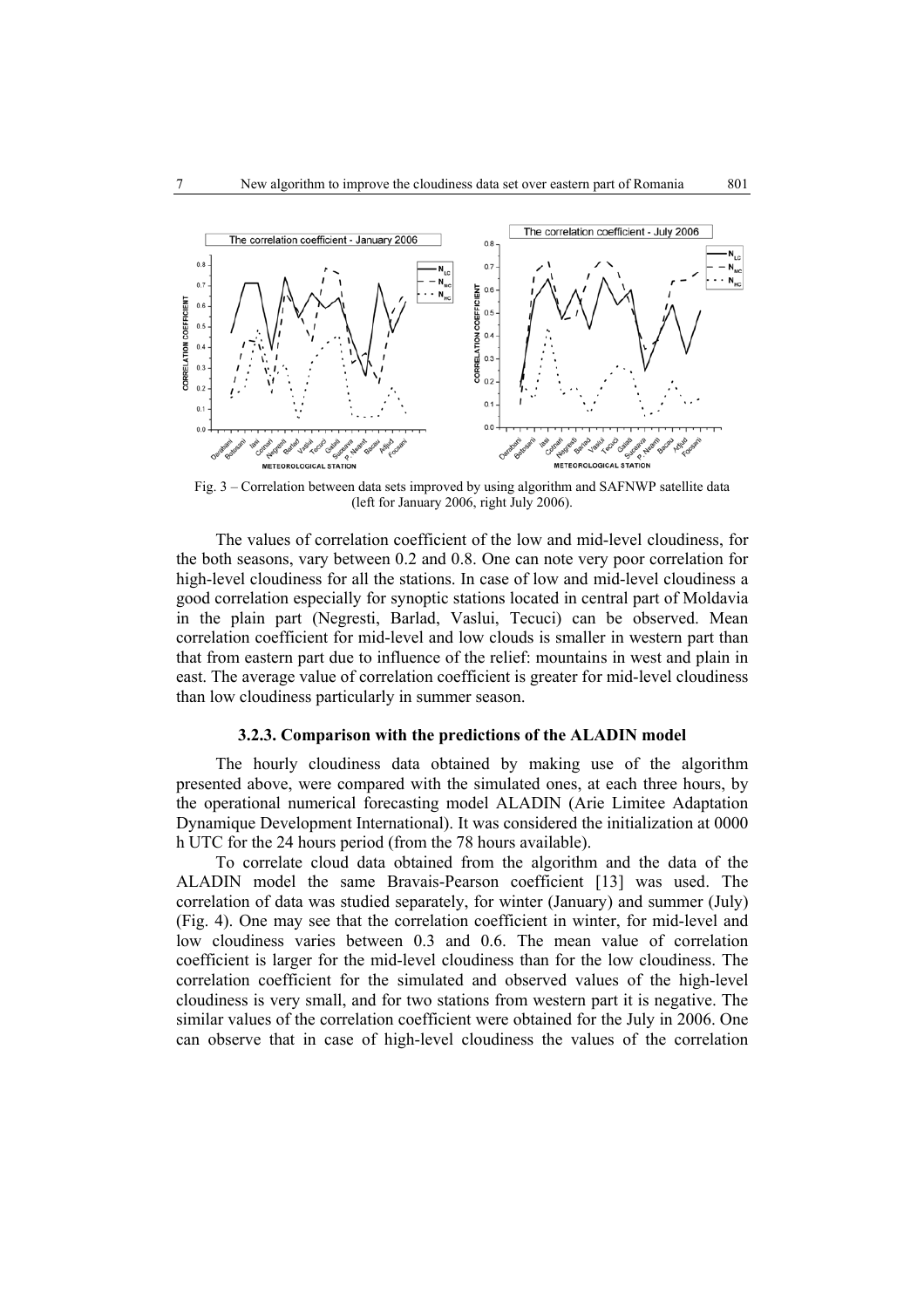

coefficient are negative. To explain this poor correlation and the differences, a study of uncertainties in our algorithm and in input data of the model will be necessary.

Fig. 4 – The correlation between the algorithm and the ALADIN model, in winter (left) and in summer (right).

# 3.3. INTERANNUAL VARIABILITY OF THE CLOUDINESS

This paper is focused on the analysis of spatial and temporal distribution of clouds and cloud cover at regional scale by using corrected data sets.

The Eastern part of Romania, Moldavia is geographical placed along the meridian and on its west part, the Eastern Carpathian Mountains are found. This placement determines differences between meteorological parameters on west and east stations. Therefore the comparative study between the west and the east parts of this region has been made.



Fig. 5 – Annual average contribution of low ( $N_{LC}$ ), mid-level ( $N_{MC}$ ) and high-level ( $N_{HC}$ ) cloudiness to total cloudiness, after applying the second step of the algorithm for 2006 year.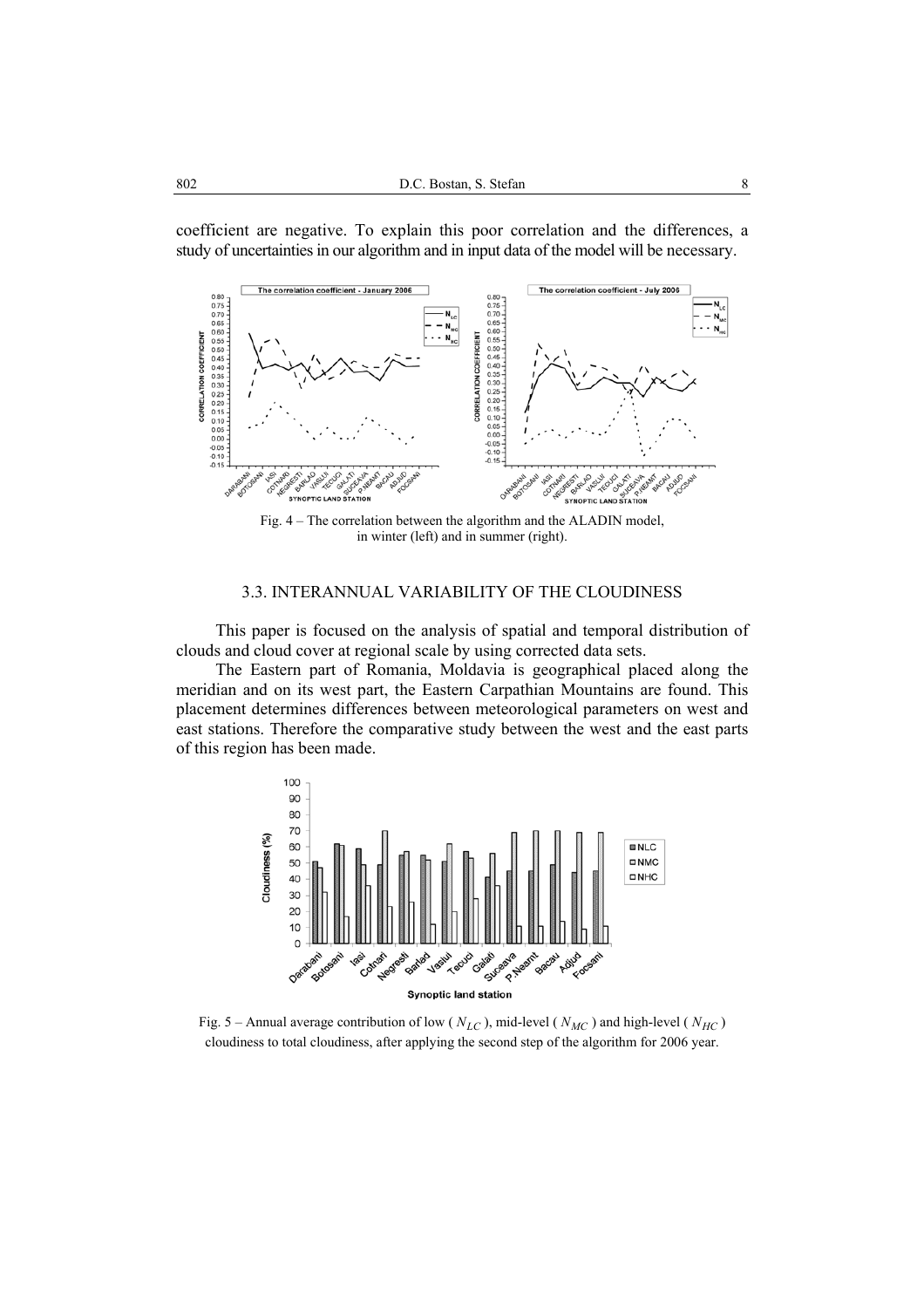The contribution of the low cloudiness is biggest in the east part both in winter and summer, but the mid-level cloudiness is present in the west part of the region for both seasons, more obvious during the summer season (Figs. 5 and 6).



Fig. 6 – Total, low, mid-level and high-level cloudiness in January and July 2006, representative months for winter and summer, respectively.

The analysis of the cloudiness data, for January and July 2006 (Fig. 6), shows that the low cloudiness has a greater contribution to the total cloudiness in January (57%) than in July (40%). The mid-level cloudiness has a slightly greater contribution than the low one in both months and the contribution of high-level cloudiness remain constant.

The seasonal cloudiness variation (DJF: December-January-February, MAM: March-April-May, JJA: June-July-August, SON: September-October-November) indicates a decrease of the cloudiness to all levels in the summer and autumn (Fig. 7). The significant decrease is present in the summer (JJA). The transition seasons, spring and autumn have relative similar types of cloudiness.



Fig. 7 – Distribution of cloudiness, total (N), low  $(N_{LC})$ , mid-level  $(N_{MC})$ and high-level  $(N_{HC})$ , on the seasons.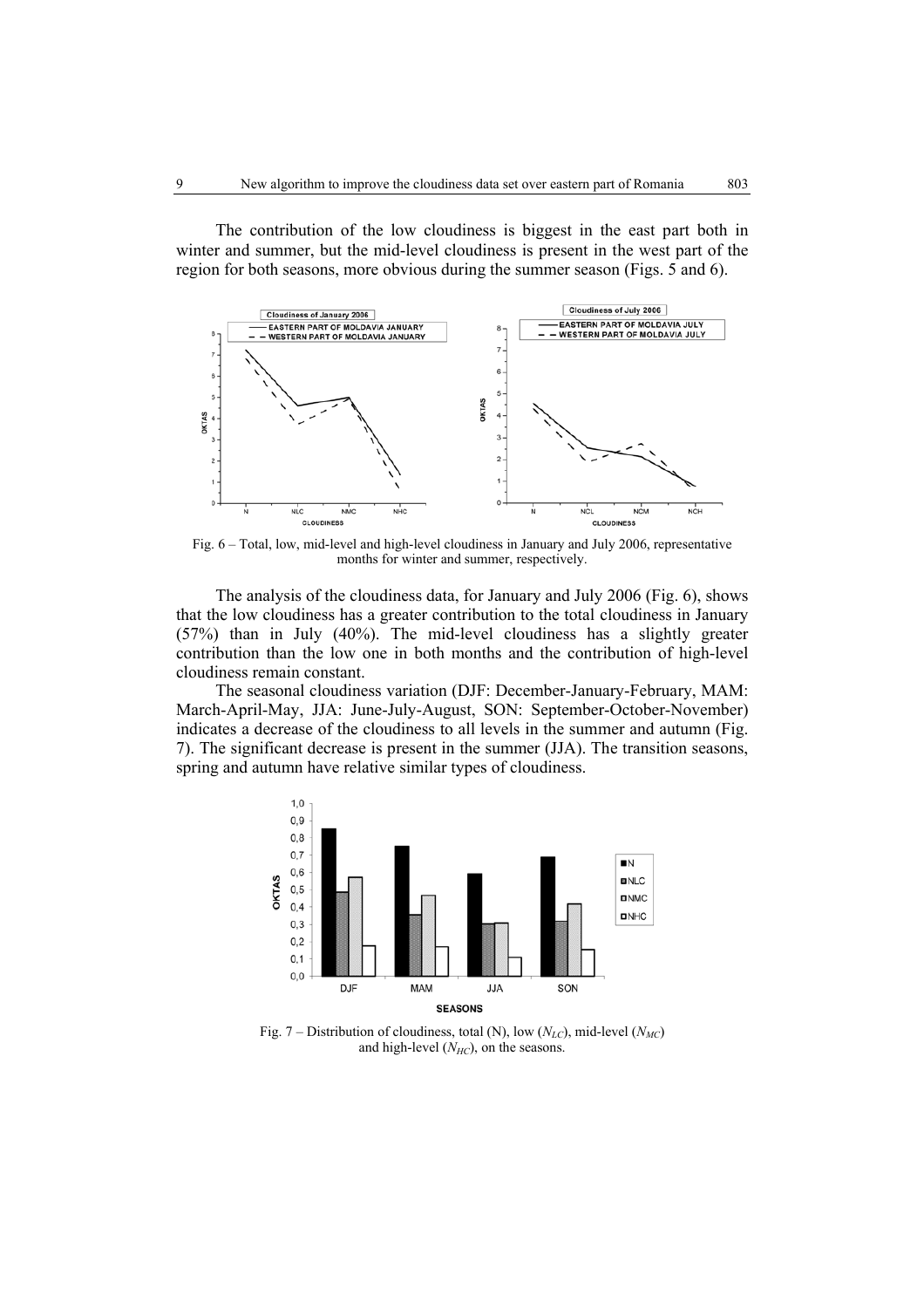The high frequency of the low cloudiness in winter is a mesoscalar feature of Moldavia. The explanation is related to the presence, during the cold season, of the extended East-European anticyclone causing the occurrence of low cloudiness, especially in the north and east part of the region. This presence more frequent in the second part of the months December and January can be felt until March. Just in January 2006, the analyzed region were, for 25 days, under the influence of the East-European anticyclone, in two major periods (4–17 January, with a maximum value of 1035 hPa and 20–30 January, with a maximum value of 1050 hPa (Fig.8).



Fig. 8 – Synoptic analysis map (http://www.wetter3.de/Archiv/archiv\_dwd.html). Left 23 January 2006, 1200 h UTC, right 16 July 2006, 0600 h UTC.

In the warm season, the presence of the anticyclone from the east and center part of the continent prevent from occurring the low cloudiness, just transient and for short period of time.

The cloudiness results for 2006 were also validated by the regional climate model REGCM3 used to National Administration of Meteorology. There were used ERA40 data for the year 2006 (Fig. 9 left) but also for the period 1998-2000 (Fig. 9 right) to show the general behavior of the observed cloudiness.

One can observe the dominance of mid-level cloudiness over Moldavia in the both figures but especially in 2006 year. The different distribution of mid-level cloudiness over east and west parts of Moldavia is also proved.



Fig. 9 – Dominance of mid-level cloudiness over Moldavia – data analysis ERA40 ECMWF – for 2006 (left), during 1998–2000 (right).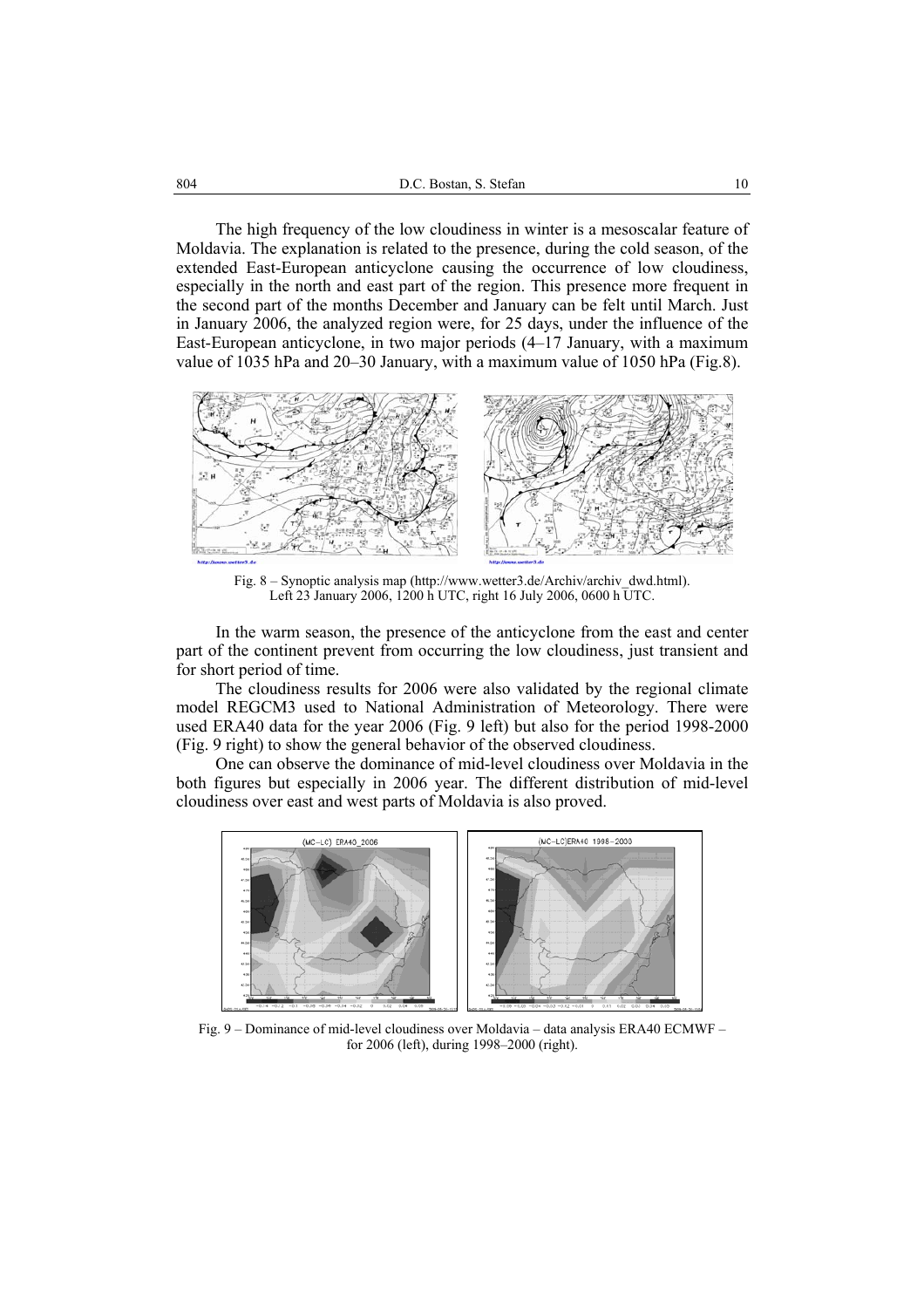# **4. CONCLUSIONS**

The cloud cover analysis was carried out on geographic area in eastern part of Romania, for the year 2006.

The observational data sets from land stations were improved by using an algorithm carried out by making use of WMO Manual of Codes.

The validation of the algorithm was performed by making use of the Norris method, the outputs of ALADIN model and the satellite data.

The results have pointed out:

• a good correlation with the data obtained by applying Norris method;

• for mid-level and low cloudiness the correlation between algorithm resulting data and ALADIN model ones is relatively good, while for high-level cloudiness the data are poorly correlated; this may be explained by the underestimation of observational data, when consistent middle and low clouds were present.

• the average value of correlation coefficient is larger for mid-level cloudiness than low cloudiness, particularly in summer season in case of the validation with satellite data.

The analysis of cloudiness interannual variability has shown:

– Mid-level cloudiness is dominant, its contribution to the total cloudiness being over 60%, during the seasons and whole year (Figs. 9 and 5).

**–** Low cloudiness shows seasonal variations, with a maximum in winter (Fig. 6). The frequent presence of low cloudiness in the winter season is a regional pattern feature of Moldavia. In winter, dorsal of East-European anticyclone spreads, favoring the emergence of the stratiform low cloudiness, particularly in northern and eastern area of interest.

Frequency of low clouds in Galati area, which belongs to eastern part of Moldavia, is smaller than in any western part station because the location of this city at the Carpathian curvature, that changes the air circulation (Fig. 5).

From the analysis of the two separate areas: western one (where it is now the Eastern Carpathians chain of mountains) and eastern one (areas characterized by low relief), one may conclude that the share of low cloudiness is greater in the eastern area, both in winter and in the summer, while the share of mid-level cloudiness is the dominant for western area in both seasons (most obvious in the warm season (Fig. 6).

*Acknowledgements.* The authors thank to dr. Mihaela Caian, dr. Doina Banciu, dr. Otilia Diaconu and dr. Andrei Diamandi, from Romanian National Administration of Meteorology, for useful comments and suggestions being given in algorithm validation.

Also we give special thanks to Mr. Jean-Pierre OLRY, from Centre de Météorologie Spatiale SATMOS METEO-FRANCE, for the SAFNWP satellite data.